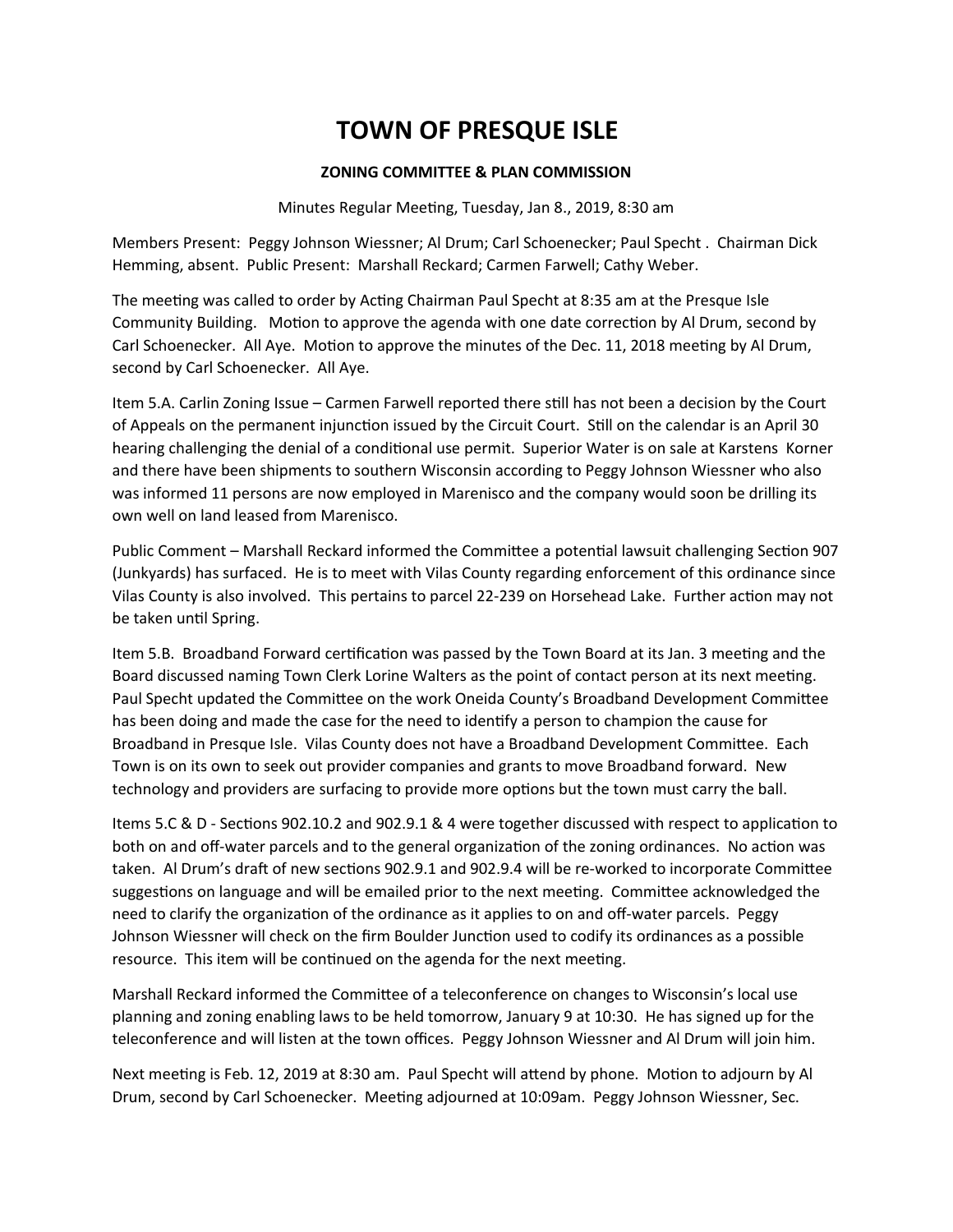### **ZONING COMMITTEE & PLAN COMMISSION**

Minutes Regular Meeting, Tuesday, Feb. 12, 2019, 8:30 am

Members Present: Dick Hemming; Peggy Johnson Wiessner; Al Drum (by phone); Carl Schoenecker; Paul Specht (by phone) . Public Present: Marshall Reckard; Cathy Weber.

The meeting was called to order by Chairman Dick Hemming at 8:30 am at the Presque Isle Community Building. Motion to approve the agenda by Carl Schoenecker, second by Paul Specht. All Aye. Motion to approve the minutes of the Jan 8, 2019 meeting by Paul Specht, second by Al Drum. All Aye.

There was no Public Comment.

5.A. Nothing current to report on the Carlin Lake zoning issue.

Item 5.B. Broadband Forward. Paul Specht reported on his further investigation of broadband activity in Oneida county. He spoke with Dave Nohl, Chairman of the Oneida County EDC, who confirmed a town's need to find a tech partner to be its champion. This is not simple for smaller areas. Possible partners active in the area are Northwoods Connect out of Eagle River, a Gogebic Range provider and Sonic Net, with whom Presque Isle has already been in touch. Marshall Reckard noted that Sonic Net declined to partner in our area because Century Tel was in process of laying fiber optics. Vilas County has not been active in promoting broadband although there is some activity in the east end of the County, notably Land O Lakes, which has received a grant to service the main downtown area, Conover and Three Lakes. There is some indication the PSC (Public Service Commission) may be beefed up to give more attention to broadband issues. Cathy Weber thought that the perhaps the EDC and the Zoning Committee should meet jointly on this issue. Paul Specht will contact Bonnie Byrnes from the EDC regarding the results of their survey on broadband and Marshal Reckard and Chuck Hayes will be asked to prod Vilas County on Broadband.

Items 5.C. Al Drum and Paul Specht submitted their re-write of Sections 902.9.1 through 902.9.4 regarding divisions of land and changes to descriptions of existing tax parcels. Peggy Johnson Wiessner had concerns about the organization of the sections, the procedures outlined and, what she thought to be, unnecessary detail included. Paul Specht made a motion to accept the re-write and Al Drum seconded. He explained detail was included to assist property owners. Cathy Weber thought this might be better done in other educational materials given to assist owners. After further discussion Dick Hemming wanted more time to consider these changes. Carl Schoenecker and Peggy Johnson Wiessner will meet to draft possible changes. Paul and Al rescinded the motion. This issue will be on the agenda for the next meeting.

Item 5.D. Tabled to the next meeting.

Next meeting is March 12, 2019 at 8:30 am. Dick Hemming will attend by phone. Motion to adjourn by Al Drum, second by Carl Schoenecker. Meeting adjourned at 9:45 am.

Peggy Johnson Wiessner, Secretary.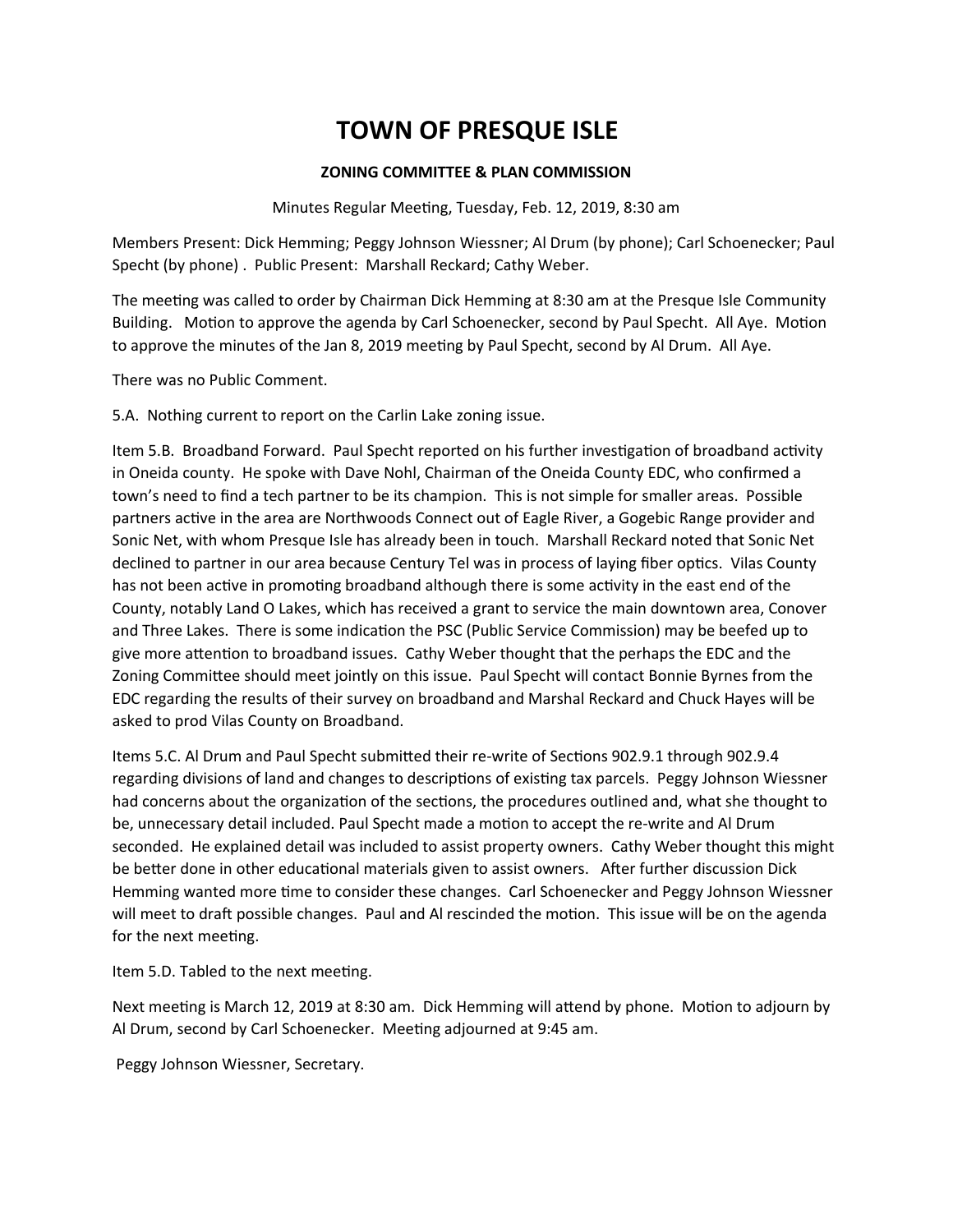### **ZONING COMMITTEE & PLAN COMMISSION**

Minutes Regular Meeting, Tuesday, March 12, 2019, 8:30 am

Members Present: Dick Hemming (by phone); Peggy Johnson Wiessner; Al Drum; Carl Schoenecker; Paul Specht . Public Present: Marshall Reckard; Forrest Jukich, Zoning Administrator.

The meeting was called to order by Acting Chairman Paul Specht at 8:30 am at the Presque Isle Community Building. Motion to approve the agenda by Al Drum, second by Carl Schoenecker. All Aye. Motion to approve the minutes of the Feb. 12, 2019 meeting by Al Drum, second by Carl Schoenecker. All Aye.

There was no Public Comment.

Item 5.A. Carlin Lake Zoning issue - Carmen Farwell sent a message reminding the Committee of the April 30 court hearing on the appeal the water bottling company has filed challenging the decision of the Vilas County Board of Adjustment denying a conditional use permit. Briefs are available on the County website.

Item 5.B. Broadband Forward. Paul Specht reported on his contact with Bonnie Byrnes and Sarah Johnson from the EDC regarding the results of their survey on broadband. That survey will be shared with SonicNet who apparently remains interested in providing Presque Isle with upgraded broadband through the use of main and repeater towers for those areas with poor broadband. SonicNet would need the assistance of persons knowledgeable about the town's topography and would plan to meet with the EDC and the Zoning Committee after digesting the survey results and formulating perhaps a grant application for tower installations. A subcommittee of knowledgeable persons from the underserved areas, the town's broadband point person (Lorine Walters) and the EDC may be formed to work with SonicNet. Several names were mentioned and Peggy Johnson Wiessner will contact them for help moving this forward.

Items 5.C. Al Drum and Peggy Johnson Wiessner's re-write of Sections 902.9.1 through 902.9.4 regarding divisions of land and changes to descriptions of existing tax parcels was discussed in detail. They will work to produce a final version for action by the Committee at their next meeting. Forrest Jukich added his perspective on platting procedure.

Forrest Jukich also informed the Committee about an issue with a Natural Lakes parcel used as vehicle and boat storage yard. There is no charge for Natural Lakes residents and therefore the Committee determined the town had no jurisdiction under Sec. 907 governing commercial junk yards. However, the Committee may wish to revise Sec. 907 to deal with situations that govern junk on private parcels. This may be a topic for the Committee's "retreat" and long-range project to address the "on" and "off" water organization of the Ordinance. These items will continue to be on future agendas.

Marshall Reckard noted that Vilas County is updating their own ordinance governing camping on private lots. They may require local zoning permits to supplement County restrictions. Marshall also reminded the Committee of a May 8<sup>th</sup> webinar reviewing recent zoning court cases. It can be heard starting at 10:30 on May 8 in the Town board room.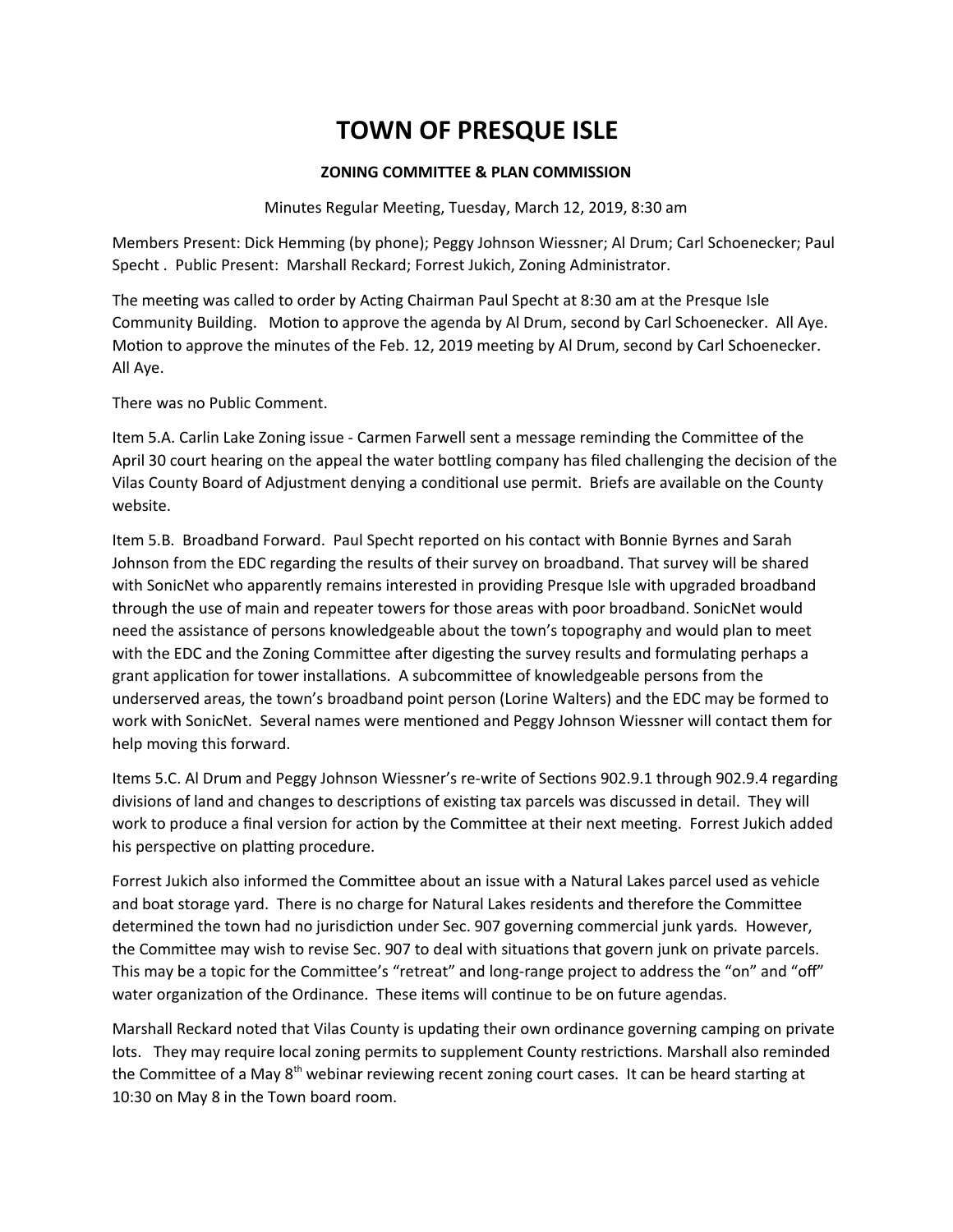Next Meeting Date: There will be no April meeting. Next meeting is Tuesday, May 14, 2019 at 8:30am in the Community Building.

Motion to adjourn by Carl Schoenecker, second by Al Drum. Meeting adjourned at 9:50 am.

Peggy Johnson Wiessner, Secretary.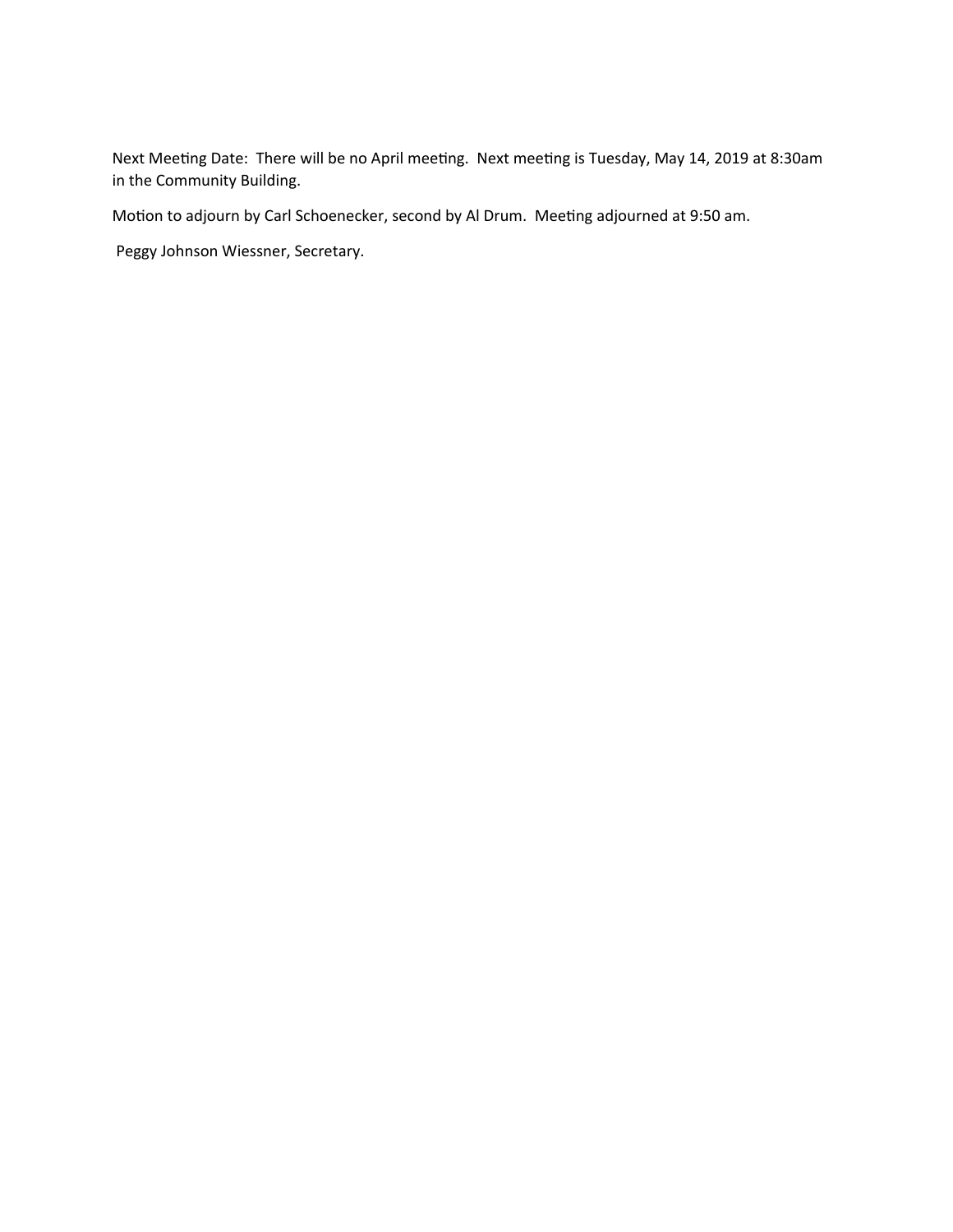## **ZONING COMMITTEE & PLAN COMMISSION**

Minutes Regular Meeting, Tuesday, May 14, 2019, 8:30 am

Members Present: Dick Hemming; Peggy Johnson Wiessner; Al Drum; Carl Schoenecker; Paul Specht . Public Present: Forrest Jukich, Zoning Administrator; Carmen Farwell; Cecil Davis.

The meeting was called to order by Chairman Dick Hemming at 8:30 am at the Presque Isle Community Building. Motion to approve the agenda by Paul Specht, second by Carl Schoenecker. All Aye. Paul Specht had a correction to the March 12 minutes. Under Item 5.B. line 5, the following words will be struck, "and formulating perhaps a grant applicationfor tower installations." Motion to approve the minutes of the March 12, 2019 meeting, as amended, by Paul Specht, second by Al Drum. All Aye.

There was no Public Comment.

Item 5.A. Carlin Lake Zoning issue - Carmen Farwell updated the Committee on the status of the Carlin lawsuit. The Court of Appeals has affirmed Judge Stenz's opinion that the water bottling operation was a change of use and left in place the permanent injunction granted by the lower court. The other appeal by the defendant's challenged the Vilas County's Board of Adjustment decision not to grant a conditional use permit to allow the taking of water from the Carlin property. Judge Nielson based his opinion on a Vilas County Zoning Ordinance Sec. 8.1.A that appeared to allow the expansion of a nonconforming use as long as it is less restrictive than what would have been permitted in the original zoning category (in this case, General Business). He remanded the case back to the Vilas County Board of Adjustment for a second hearing. Committee discussed the rationale behind the Nielson decision, based as it was, on Vilas County law, asking what part Presque Isle's ordinances might play should Vilas permit this expansion of use. Reference was made to a similar discussion in the Committee's minutes of Feb. 2, 2017. Committee then discussed how they might engage with Attorney Burgy on these issues in preparation for Vilas County's decision. Chairman Hemming will discuss this with Marshall Reckard.

Item 5.B. Broadband Forward. Paul Specht followed up with Sonic Net as to their possible interest in erecting a tower in Presque Isle to be fed from the St. Germain tower. Sonic Net appears to want some positive input from the town before proceeding further but they are willing to talk with the Committee. Paul Specht's call to Sonic Net resulted in a promise to attend the June 18<sup>th</sup> Committee meeting. The EDC Committee will also be invited to attend beginning at 9:30.

Items 5.C. A motion to accept Al Drum and Peggy Johnson Wiessner's re-write of Sections 902.9.1 through 902.9.4 regarding divisions of land and changes to descriptions of existing tax parcels was made by Paul Specht and seconded by Carl Schoenecker. All aye.

Item 5.D. Organization of the Ordinance relating to on and off-water parcels will be a prime topic of the Committee's fall retreat meeting which was set for September 17, 2019. Additional topics for that meeting should be brought to the next few Committee meetings.

Item 5.E. Changes to Sec. 907 – Junk Yards. The Committee declined to take up this issue at this time.

Next meeting – June 18, 2019. Sonic Net will appear at 9:30 on June 18, 2019. Motion to adjourn by Paul Specht, second by Carl Schoenecker. Meeting adjourned at 9:48am. Peggy Johnson Wiessner, Sec.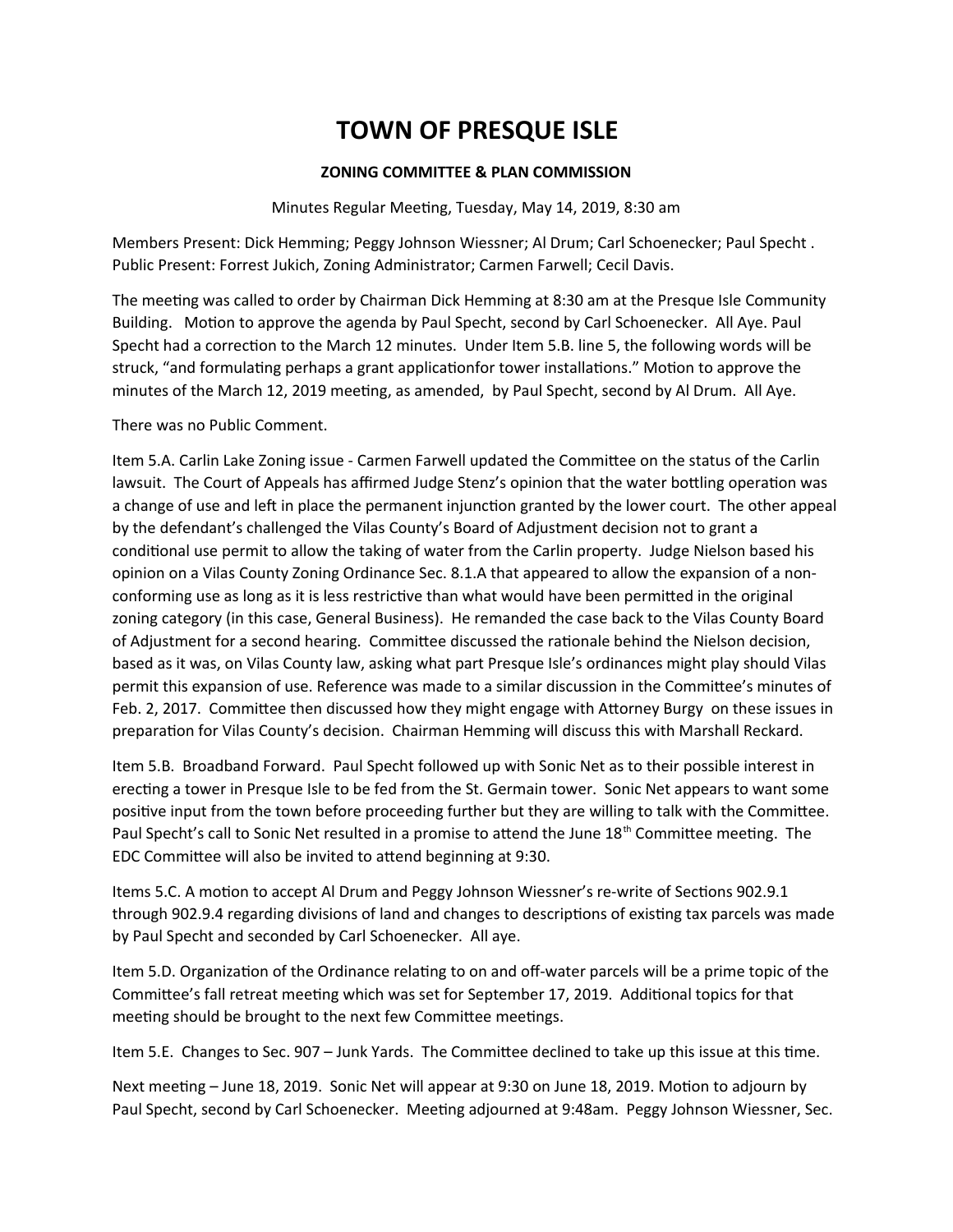### **ZONING COMMITTEE & PLAN COMMISSION**

Minutes Regular Meeting, Tuesday, June 18, 2019, 8:30 am

Members Present: Dick Hemming; Peggy Johnson Wiessner; Al Drum; Carl Schoenecker; Paul Specht . Public Present: Marshall Reckard; Judy Ruch

The meeting was called to order by Chairman Dick Hemming at 8:30 am at the Presque Isle Community Building. Motion to approve the agenda by al Drum, second by Carl Schoenecker. All Aye. Motion to approve the minutes of the May 14, 2019 meeting, by Al Drum, second by Paul Specht. All Aye.

There was no Public Comment.

Item 5.A. Carlin Lake Zoning issue – Judy Ruch updated the Committee on the status of the Carlin lawsuit. The Court of Appeals decision affirming the Circuit Court's ruling in favor of the Lake Association has not been appealed to the Supreme Court. The re-hearing before the Vilas County Board of Adjustment is scheduled for August 16 at 9:00am in Eagle River. Regarding the liquor license, Marshall Reckard emphasized the town must follow the state procedure contained in Chapter 125 to deny the Carlin Club's liquor license and there are appeal rights. The license has not been renewed to date. Trig, an owner of 40% of the Carlin, according to Reckard, has contacted the town.

Marshal Reckard noted there was an issue raised by the owner of an island on Oxbow Lake seeking to erect a second boathouse. This is not within the purview of the Presque Isle ordinance. Presque Isle defers to Vilas County on boathouses.

Regarding the right of the Zoning Committee to seek advice from the town's attorney, Reckard made clear the Committee must first seek his permission.

5.C Al Drum and Carl Schoenecker have volunteered to work on the agenda for the Committee's September retreat se for September 17. Paul Specht noted one issue would be updating the Town's Land Use Plan. Peggy Johnson Wiessner suggested looking at our procedural issues and the larger issue of how to organize the ordinance with respect to on and off-water issues.

Item 5.B. Broadband Forward. At 9:30 the Committee was joined by Lori Collins and Jim Egan of Sonic Net, Eagle River and Dave Bogan from Natural Lakes, Cathy Weber, Lorine Wolter and Bonnie Byrnes. John Growder from Carb Lake was present by phone. Sonic Net reviewed the logistic and financial issues facing the town in the provision of broadband service. They asked what is the town willing to do? And what is the town looking for? Sonic Net requires a fiber up link and one main tower to provide an up stream site. The tower at the fire station is too short. The Natural Lakes area and downtown business problems were highlighted as was Century Link's poor record of customer service. However, the EDC survey results showed that most customers were satisfied with Century's service at present. Bottom line is that Sonic Net needs to first identify a site for an adequate tower and then we would need a grant to cover  $\frac{1}{2}$  the cost of the tower with the town providing the matching  $\frac{1}{2}$  cost. Then at least 100 customers (at approximately \$60/month) would be needed to make the service financially feasible. It may be possible to join with Boulder Junction in the effort. For now, Sonic Net will look for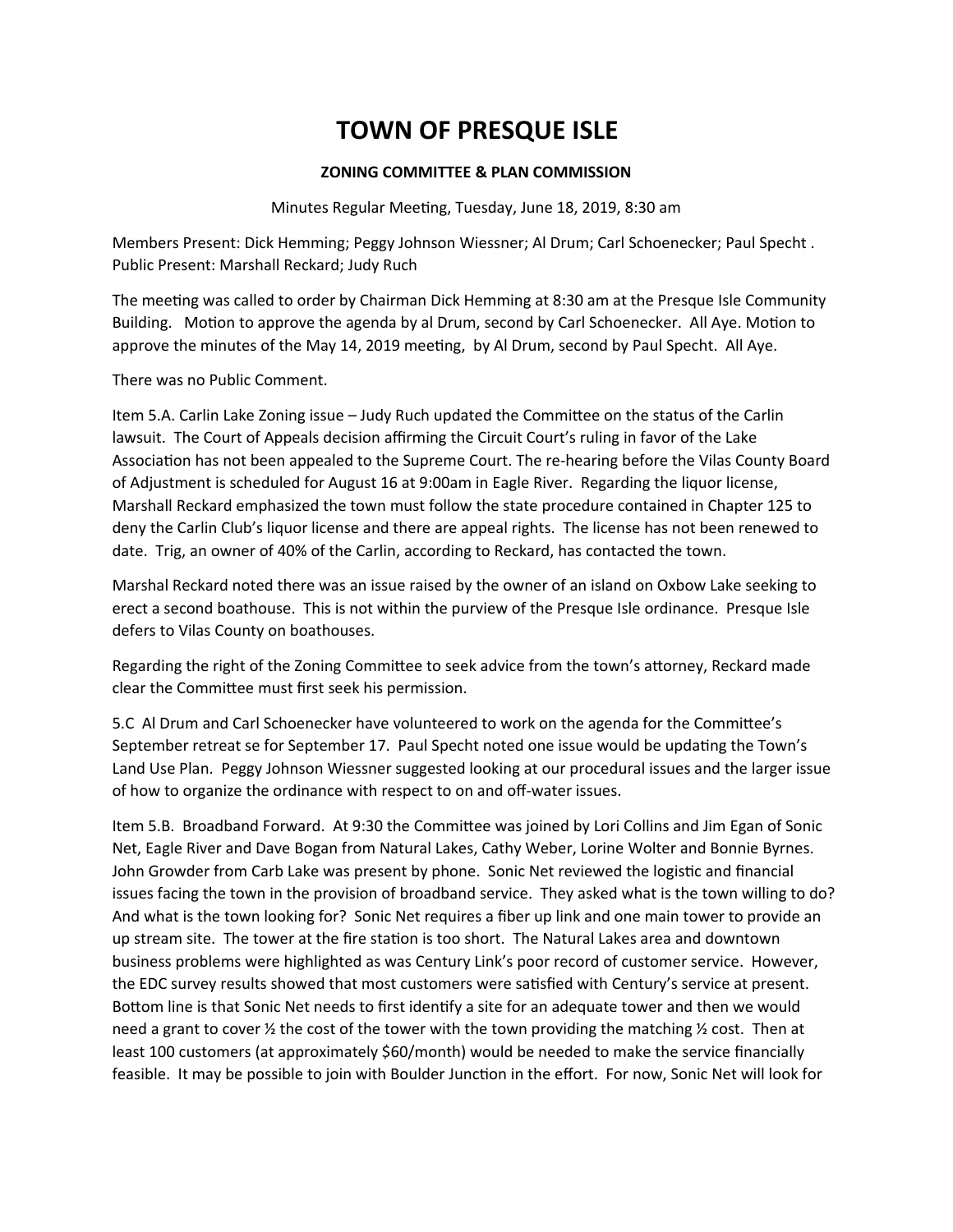potential tower sites (Egan) and see whether an up stream is possible. They will be in touch with the Committee shortly.

Next meeting – July 9, 2019. Motion to adjourn by Peggy Johnson Wiessner, second by Carl Schoenecker. Meeting adjourned at 10:40 am.

Peggy Johnson Wiessner, Sec.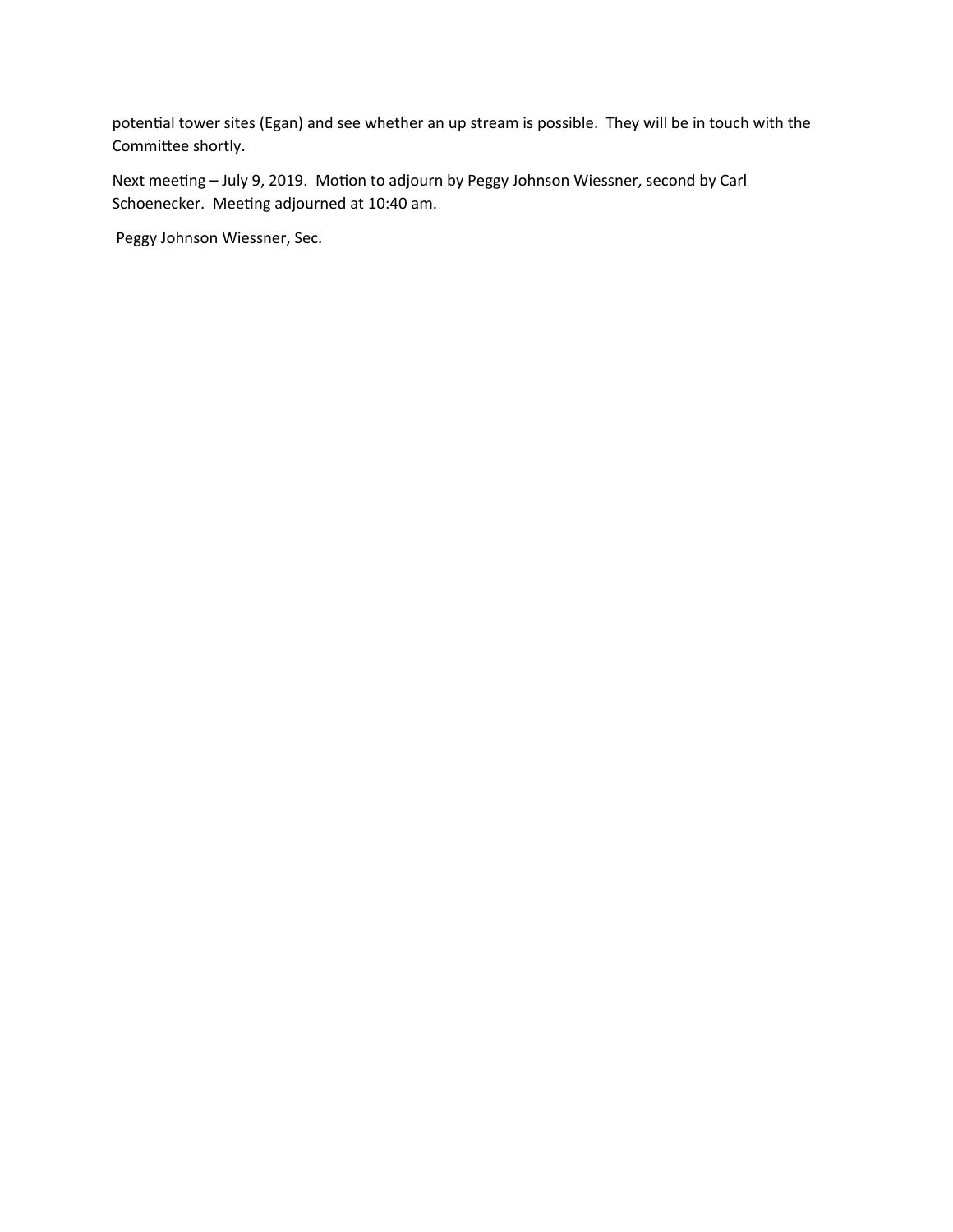## **ZONING COMMITTEE & PLAN COMMISSION**

Minutes of Public Hearing Held August 13, 2019, 8:30am, Presque Isle community Center

Members Present: Dick Hemming; Peggy Johnson Wiessner; Al Drum; Carl Schoenecker; Paul specht. Public Present: Forrest Jukich; Marshall Reckard; Rob Foerster.

A properly noticed Public Hearing was called to order by Chairman, Dick Hemming at 8:30am to hear comments by the public on proposed changes to Section 902.9 of the Presque Isle Zoning Ordinance pertaining to "Division of Land and Changes to Descriptions of Existing Parcels." Changes were proposed to Sections 902.9.1; 902.9.2 and 902.9.4. Chairman Hemming called for comments in favor of the changes and comments opposing the proposed changes. There were no comments either for or against the changes. august

Committee member Al Drum commented that the purpose of the changes was essentially clarification of the procedure and applicability to both on and off water parcels. Another Committee member, Paul Specht noted that certain language in the existing sections appeared inconsistent.

Chairman Hemming stated that the Committee approved the changes and closed the Hearing at 8:40 am.

## **Minutes Regular Meeting, Tuesday, August 13, 2019, 8:40 am**

The regular meeting of the Presque Isle Zoning Committee & Plan Commission was called to order by Chairman Dick Hemming at 8:40 am at the Presque Isle Community Building. Motion to approve the agenda by Paul Specht, second by Carl Schoenecker. All Aye. Motion to approve the minutes of the July 9, 2019 meeting, by Paul Specht, second by Al Drum. All Aye.

There was no Public Comment.

Item 5 Action concerning the Public Hearing and changes to Section 902. Paul Specht moved and Carl Schoenecker seconded motions to accept the proposed changes to sections 902.9.1; 902.9.2 and 902.9.4 of the Presque Isle Zoning Ordinance. All Aye.

Item A. Carlin Lake Zoning issue. The Vilas County Board of Adjustment hearing mandated by the Vilas County Circuit Court to re-hear the Carlin Club's petition for a conditional use permit was indefinitely postponed. The Vilas County Board of Adjustment is currently without a quorum and cannot meet until new members are appointed. There was some Committee discussion of the Town's August 29, 2019 meeting to consider renewal of the Carlin Club's liquor license and whether the legal actions of the past two years had extended the time period the license could be unused without being forfeited.

Although not on the agenda, Paul Specht updated the Committee on a possible Broadband resource for the Natural Lakes area. Choice Tel, a broadband provider is extending fiber optics to Palmer Lake from Land O Lakes. Chairman Hemming requested this topic be kept on future committee agendas.

 Item B. The Al Drum/Carl Schoenecker sub-committee submitted a detailed list of large and small scale possible revisions to the ordinance for our September 17 retreat meeting. Paul Specht suggested adding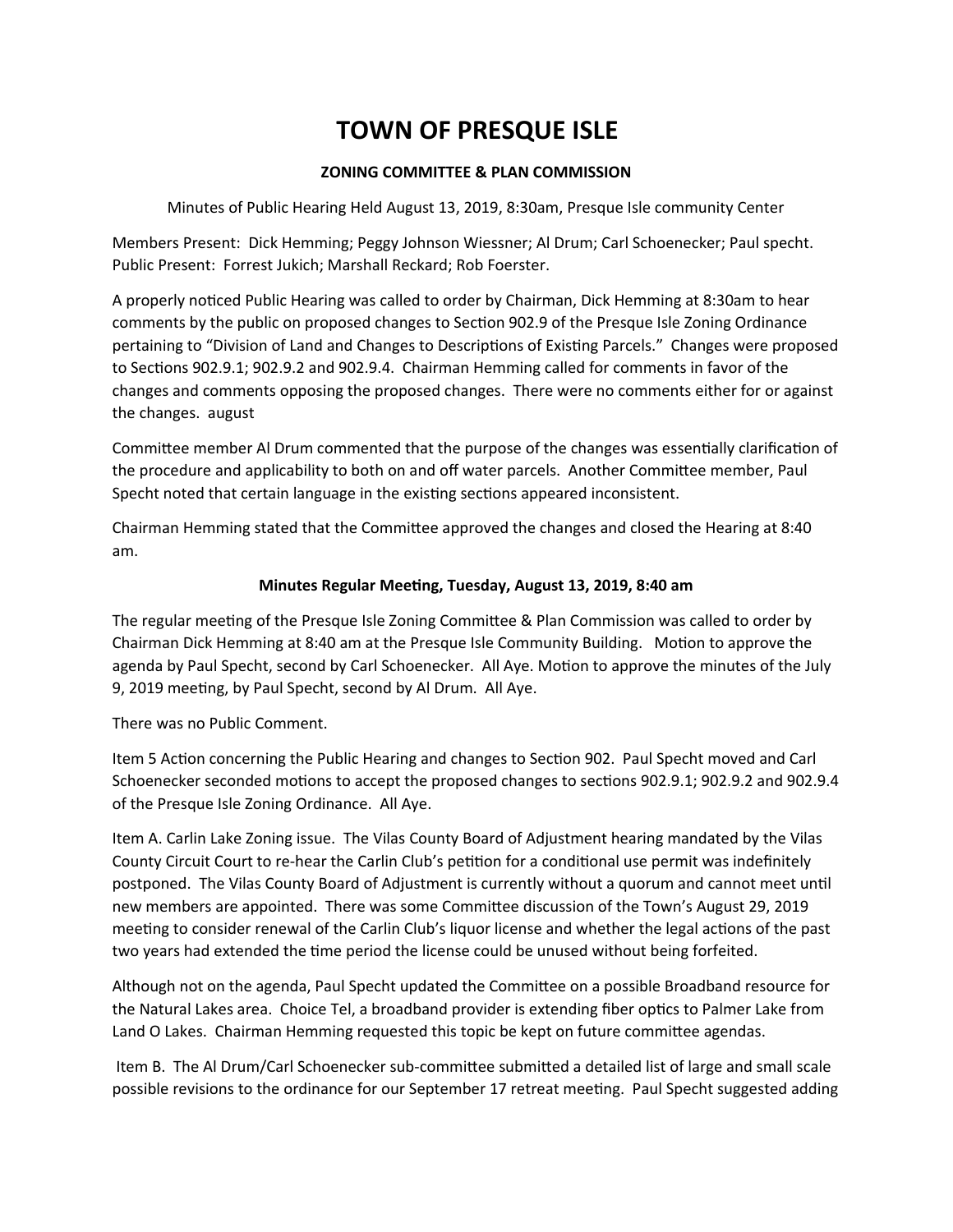how the Long Range Plan affects decisions on zoning district changes. Carl Schoenecker noted we need a working procedural document and Peggy Johnson Wiessner suggested we mirror the county and handle on and off water issues in separate ordinances.

Item 8. Committee will discuss the issue of how to deal with blight as part of its retreat.

Item B . Two lot subdivision of the former Moraine Springs Trout Farm in Sec. 30. After discussion regarding whether additional lots were created by the stream meandering through the property and the building setbacks from said stream, Peggy Johnson Wiessner made a motion the Committee recommend approval of the subdivision to the town board. Second by Carl Schoenecker. Motion passed with one nay by Paul Specht.

Paul Specht moved the committee would not hold a regular meeting in September. Second by Carl Schoenecker. All Aye.

Next meeting – September 17, 2019. Motion to adjourn by Paul Specht, second by Carl Schoenecker. Meeting adjourned at 9:55 am.

Respectfully submitted, Peggy Johnson Wiessner, Secretary.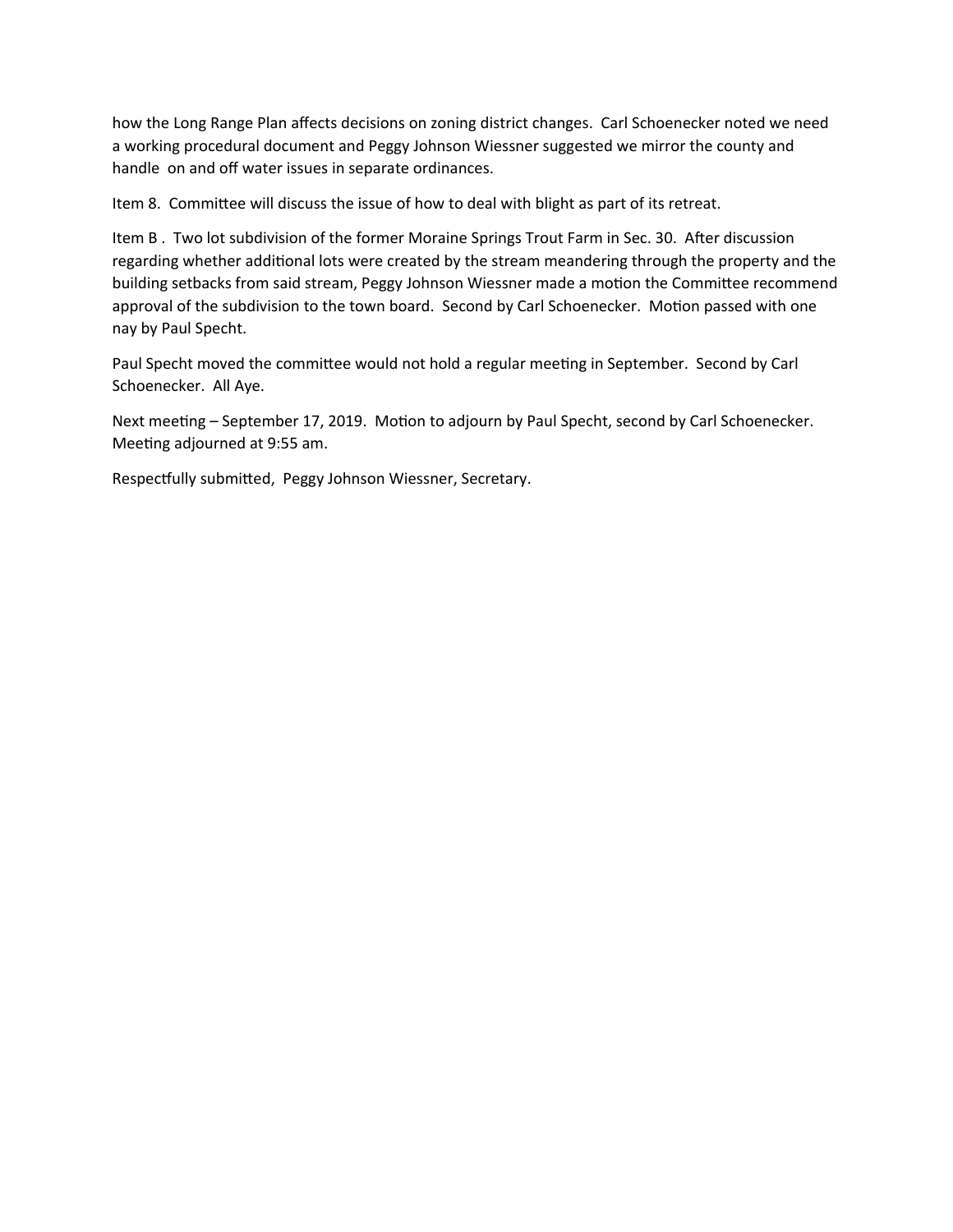## **ZONING COMMITTEE & PLAN COMMISSION**

Minutes Meeting Held September 17, 2019, 8:30am, Presque Isle community Center

Members Present: Dick Hemming; Paul Specht; Carl Schoennecker; Al Drum; Peggy Johnson Wiessner. Public Present: Barbara Peck; Jim Stocker; Marshall Reckard; Forest Jukich.

The regular meeting of the Presque Isle Zoning Committee & Plan Commission was called to order by Chairman Dick Hemming at 8:30 am at the Presque Isle Community Building. Motion to approve the agenda by Al Drum, second by Paul Specht. All Aye. Motion to approve the minutes of the Public Hearing held August 13, 2019 meeting, by Paul Specht, second by Carl Schoennecker. All Aye. Motion to approve minutes of the regular meeting held August 13, 2019 by Al Drum, second by Carl Schoennecker. All Aye.

There was no Public Comment.

Item 6.A. 2-lot Subdivision on Presque isle Lake. Property in Government Lot 4, Section 17, T43N, R6E owned by Jim Stocker was originally surveyed in 1979 and approved by John Anderson for Vilas County, although said survey was never recorded. Property was re-surveyed by Wilderness Surveying on January 9, 2017 showing Lots "A" and "B" with frontage on Presque Isle Lake. Barb Peck, as agent for the owner, presented the 2017preliminary survey seeking the Committee's recommendation for approval to the Town Board. Forest Jukich, Presque Isle Zoning Administrator, noted the survey failed to include a measurement of the frontage as a straight line perpendicular to the side lot lines as currently required by Presque Isle and Vilas County. The survey further lacked any information concerning wetlands. Motion by Peggy Johsnon Wiessner to approve the preliminary plat subject to the presentation of a final plat to the zoning administrator which shows the correct method of measuring frontage and delineates all wetlands, if any, on the plat. A final plat that meets the requirements of the Presque Isle Zoning Ordinance may be approved by the zoning administrator without further review by the zoning committee. Motion seconded by Paul Specht. All Aye.

Item A. Carlin Lake Zoning issue. The Committee was reminded that the re-hearing of the Vilas County Board of Adjustment hearing mandated by the Vilas County Circuit Court would be held on November 14, 2019 at 1:00 in Eagle River.

Item 6.E. Blight. After a general discussion of what constitutes blight and reference to "blight" in the town and county ordinance, the Committee proposed dealing with this issue as an action item under the "retreat" section of its meeting.

 Item 6.C. Updating the 2020 Long Range Plan – Statute 66.0309 mandates that the town update its 2010 long range plan, Chapter 800 of the Town's Ordinances. General discussion of whether to recommend hiring a consultant or having the Committee attempt to tackle this task. Peggy Johnson Wiessner & Carl Schoennecker will act as a sub-committee to report back at the November meeting regarding progress on the Committee doing this task on their own.

Paul Specht once again reiterated his concern that there be a written process governing requests for zoning district changes. In discussing this issue Al Drum pointed out Section 901.3.2 of the PI ordinance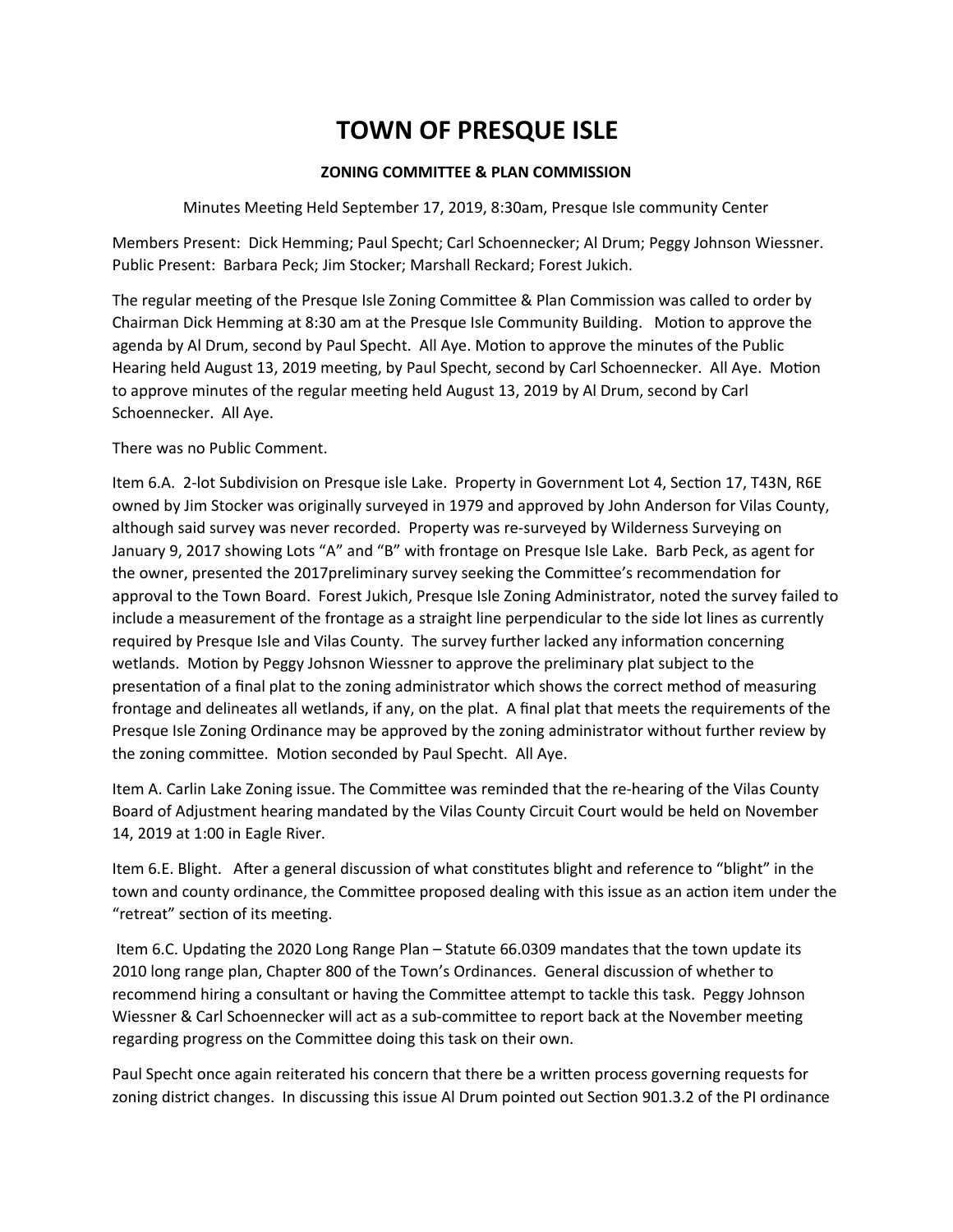which requires that such requests require a parcel (or parcels) totaling 10 acres or more. Chairman Hemming requested that clarification of this issue be placed as an agenda item for our next meeting.

Committee then focused on the list of "Small Scale Revisions" presented to the Committee for action.

Item 1 concerned "Table 1" referred to in Sec. 901.5.2. That table was removed from the ordinance therefore the words "as shown on Table 1" should be struck from Sec. 901.5.2

Item 2 concerned Sec. 901.7.1 relating to the Presque Isle Municipal Court which no longer exists. This item will need to be revised to refer to Vilas County Court.

Item 3 Section 901.9.7 needs to be revised to clarify "date of appeal." Committee suggested adding the words, "the hearing for the appeal" to that section.

Item 4 relating to the issue of whether guesthouses may be rented out. A conflict appears to exist between Sec. 902.5.1 and Sec. 908.2.1.3. A phone call to Vilas County Zoning Administrator Dawn Schmidt confirmed that Vilas County does permit rental of a guesthouse on a lot with larger frontage and acreage requirements. Redrafting our ordinance on guesthouse rentals is needed and will be placed on a future agenda.

Item 6 relating to roads (both public and private) running through a lot appears to need no change after being discussed by the Committee.

Next the Committee focused on the "Large Scale Revisions" suggested to the Committee.

Item 2 will require **MAJOR** work by a sub-committee over several months to determine how best to deal with on- and off-water provisions and issues that affect both categories. Carl Schoennecker and Al Drum will try their hands as a sub-committee to make revisions in this area. This will be a continuing agenda item.

Next meeting date set for Tuesday, October 8, 2019. Paul Specht will attend by telephone.

Motion to adjourn made by Paul Specht, second by Carl Schoennecker. Meeting adjourned at 10:59am.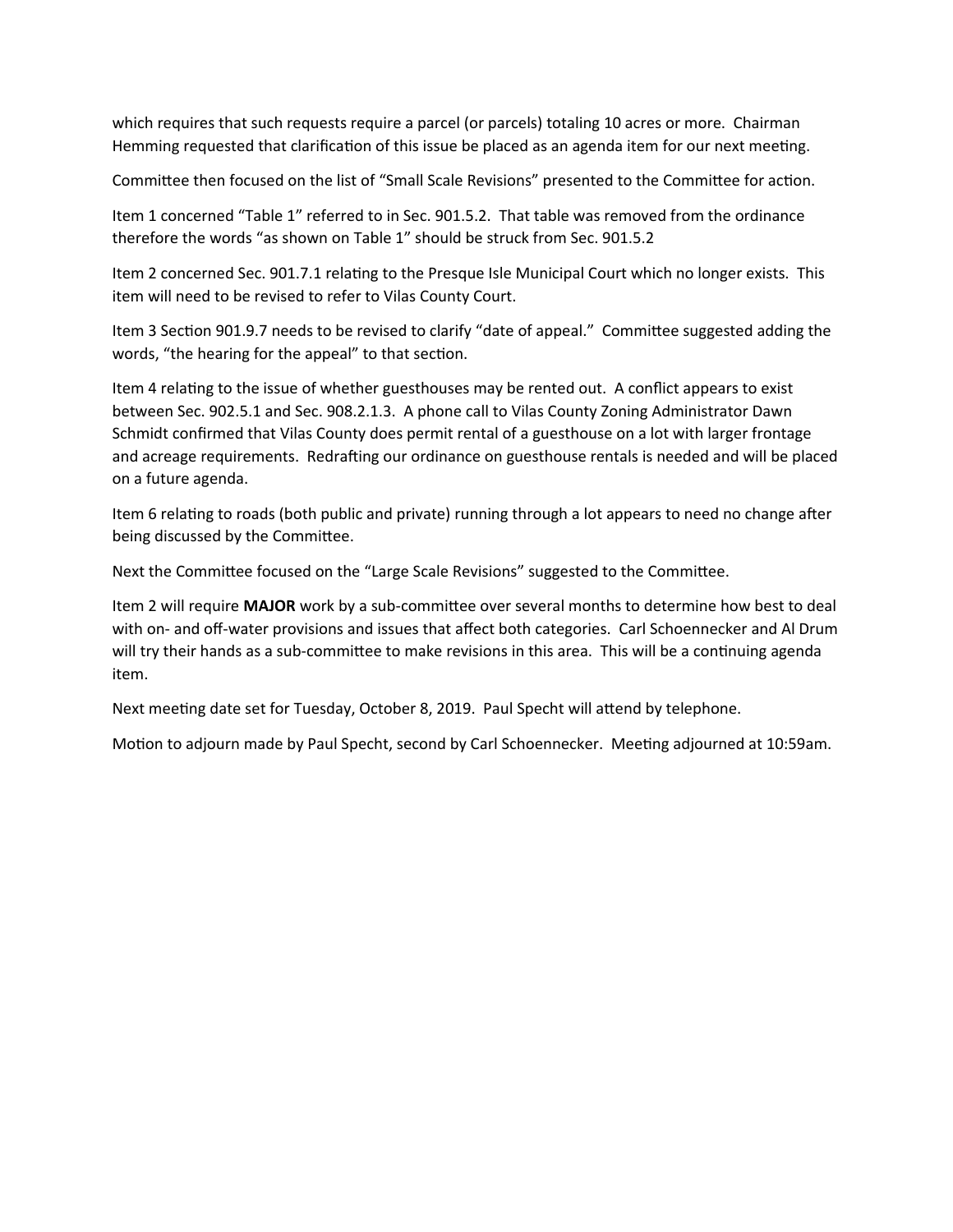## **ZONING COMMITTEE & PLAN COMMISSION**

Minutes Meeting Held October 15, 2019, 8:30am, Presque Isle community Center

Members Present: Dick Hemming; Paul Specht; Carl Schoenecker; Al Drum; Peggy Johnson Wiessner. Public Present: Marshall Reckard; Forest Jukich; Carmen Farwell.

The regular meeting of the Presque Isle Zoning Committee & Plan Commission was called to order by Chairman Dick Hemming at 8:30 am at the Presque Isle Community Building. Motion to approve the agenda by Paul Specht, second by Al Drum. All Aye. Motion to approve the minutes of the Regular Meeting held September 17, 2019 meeting, by Paul Specht, second by Al Drum. All Aye.

There was no Public Comment.

Item 5.A. Carlin Lake Zoning Issue. Carmen Farwell reminded the Committee that the re-hearing of the Vilas County Board of Adjustment hearing ordered by the Vilas County Circuit Court on April 30, 2019 would be held on November 14, 2019 at 9:00 in Eagle River. She reviewed the Court's order and the arguments that the defendants would likely make. A further appeal by the losing party to the circuit court is anticipated.

Item 5.B. Clarification of changes to Sec. 901.3.2 – Discussion of the procedures & justifications required to approve a zoning district change. Marshal Reckard reminded the committee a public hearing is required to approve such changes but there is no requirement that neighbors be notified. Also zoning district changes need to be approved by Vilas County but Comprehensive Plan changes do not need county approval. There was a Plan change Public Hearing and Public Hearing regarding the district change on the 40 acre parcel owned by Ray Straubel. Dick Hemming questioned whether district changes should be allowed if the petitioner is "qualified." Also discussed was whether a 10 acre minimum is the proper size requirement. Paul Specht will work on a re-write of 901.9 to better define the procedure required for such changes.

Item 5.C. Guesthouse Rentals – no action or discussion. Keep on agenda for future meeting.

Item 5.D. Organization of On and Off Water provision in the Ordinance – Carl Schoenecker and Al Drum will continue work on this issue. Al Drum will review the ordinance to see if there are patterns already built in the ordinance.

Item 5.E. Comprehensive Plan 2020 Update - Two hard copies of the Comprehensive Plan were made available to the Committee. Peggy Johnson Wiessner & Carl Schoenecker reported some sections appeared relatively easy to update and other would require quite a bit of research. The hard copies will be reviewed by Paul Specht and Al Drum for their opinion on the feasibility of the Committee undertaking this update themselves and will report back at the next meeting.

Forest Jukich noted that the lot division surveys for Presque isle Lake and Moraine Springs preliminarily reviewed by the Committee at the September meeting had not yet been presented to him for final approval.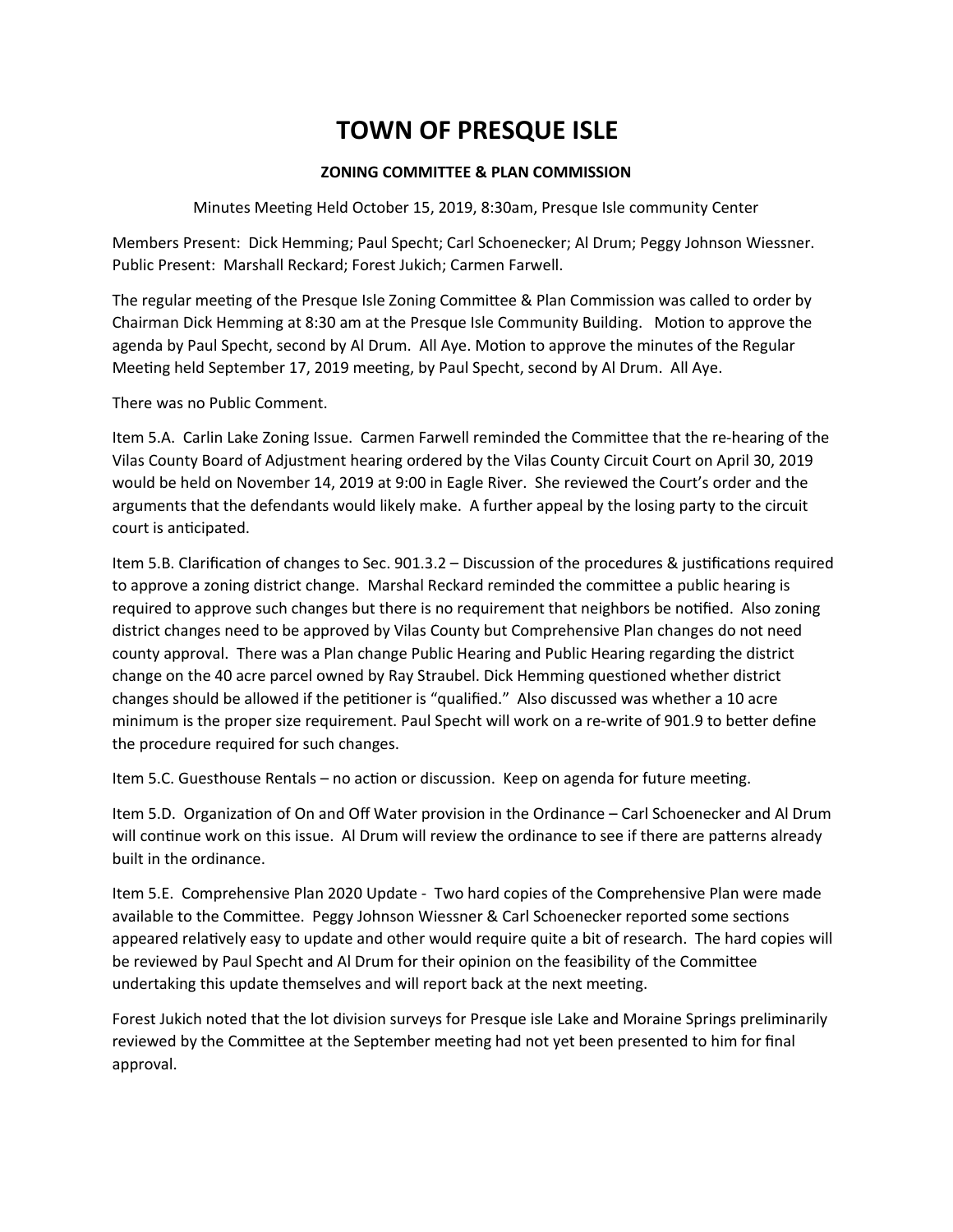Next meeting date set for Tuesday, December 10, 2019. Motion to adjourn made by Peggy Johnson Wiessner, second by Carl Al Drum. Meeting adjourned at 9:55am.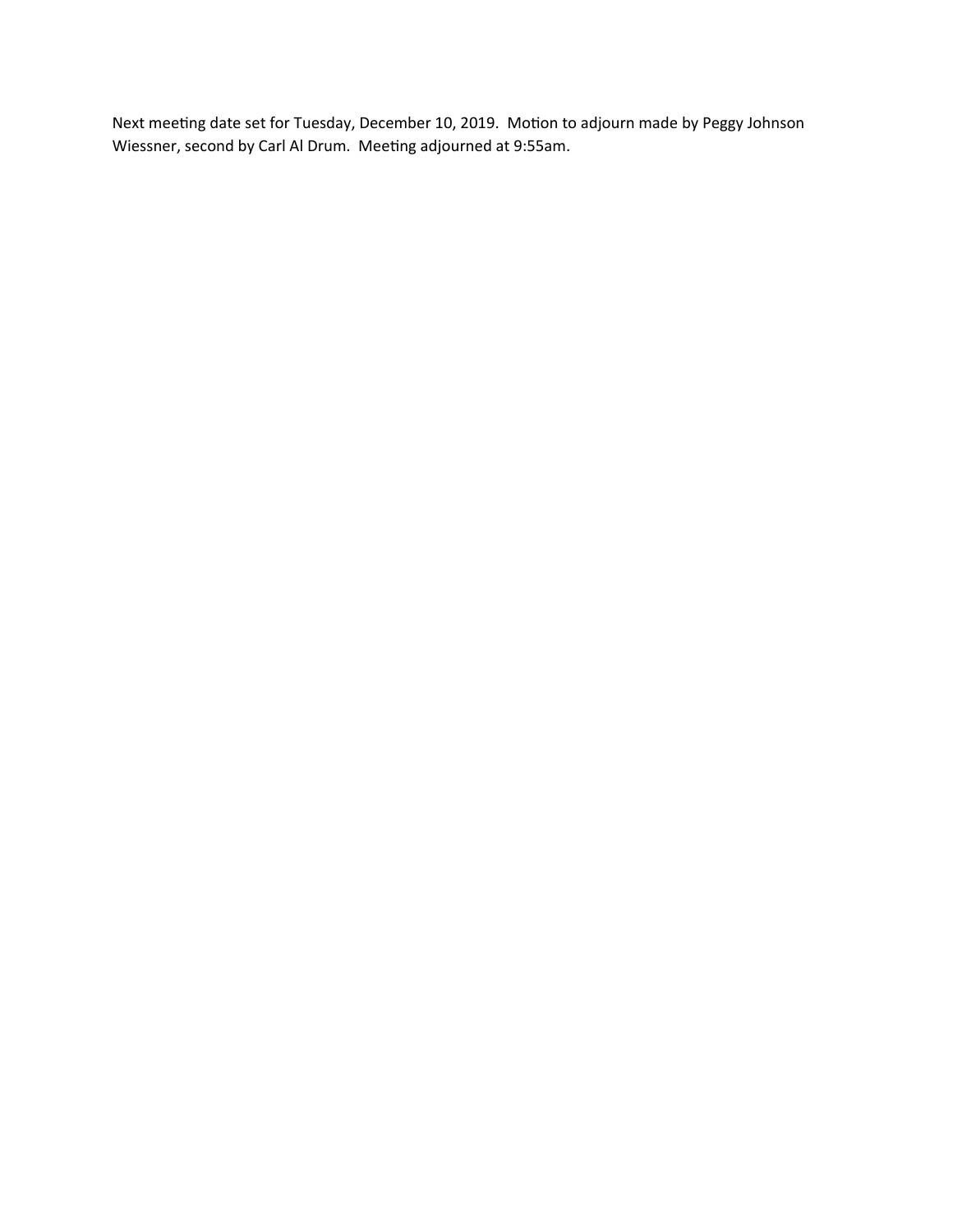## **ZONING COMMITTEE & PLAN COMMISSION**

Minutes Meeting Held December13, 2019, 8:30am, Presque Isle community Center

Members Present: Dick Hemming; Paul Specht; Carl Schoenecker; Al Drum; Peggy Johnson Wiessner. Public Present: Marshall Reckard; Forest Jukich; Ramona Kubica; Cathy Weber; Eric Benn.

The regular meeting of the Presque Isle Zoning Committee & Plan Commission was called to order by Chairman Dick Hemming at 8:30 am at the Presque Isle Community Building. Motion to approve the agenda by Paul Specht, second by Carl Schoenecker. All Aye. Motion to approve the minutes of the Regular Meeting held October 15, 2019 meeting, by Carl Schoenecker, second by Al Drum. Paul Specht requested clarification of Dick Hemming's comments in Item 5.B. The third sentence from the end of Item 5.B shall read, "Dick Hemming believed the petitioner seeking a zoning change should qualify for such change as a matter of right if the petitioner meets the conditions pertaining to the applied for district." As amended, all Aye.

Item 5.A. Carlin Lake Zoning Issue. Ramona Kubica reported on the Vilas County Board of Adjustment hearing held November 14, 2019 which was a judicially mandated reconsideration of the Board's previous denial of a conditional use permit to pump and transport water from the Carlin Club well. After a 6- hour hearing the Board re-affirmed its previous decision in a detailed decision dated November 18, 2019. The time period for appealing this decision expires December 13, 2019

Item 5.B. Changes to Sec. 901.3.2 . Paul Specht presented the committee with a detailed revision of Sec. 901.3.2 adding several requirements a petitioner for a zoning map change or Preferred Land Use Plan map change must meet before such change is approved. Carl Schoenecker wished to see how other towns such as St. Germain & Baraboo handled such change requests. Dick Hemming suggested the Wisconsin Town Association be consulted to review the suggested language. Marshall Reckard will facilitate Paul Specht's contact with WTA. Marshall Reckard also wanted the town's attorney to review the language. Any changes to the section would require a public hearing and approval by Vilas County also. This Item will remain on the agenda for additional consideration.

Item 5.C. Guesthouse Rentals . Committee generally discussed the current state of short-term rentals and the need for any more detailed oversight by the town of short-term rentals. Marshall Reckard felt nothing further was warranted by the town at this point. He will check with Vilas County on its regulation of short-term rentals.

Item 5.D. Organization of On and Off Water provision in the Ordinance –Al Drum submitted the beginnings of a new outline of our ordinance more clearly organizing provisions into on and off water sections. No substantive changes were made, sections were only re-positioned. Carl Schoenecker and Al Drum will continue work on this issue and the Committee will review the work done thus far.

Item 5.E. Comprehensive Plan 2020 Update. After review of the present Lang Range Plan and consideration of the work involved in doing the mandated 2020 update, Carl Schoenecker moved and Paul Specht seconded a motion that an outside consultant be engaged to update all but the zoning sections of the 2020 Long Range Plan. All Aye.